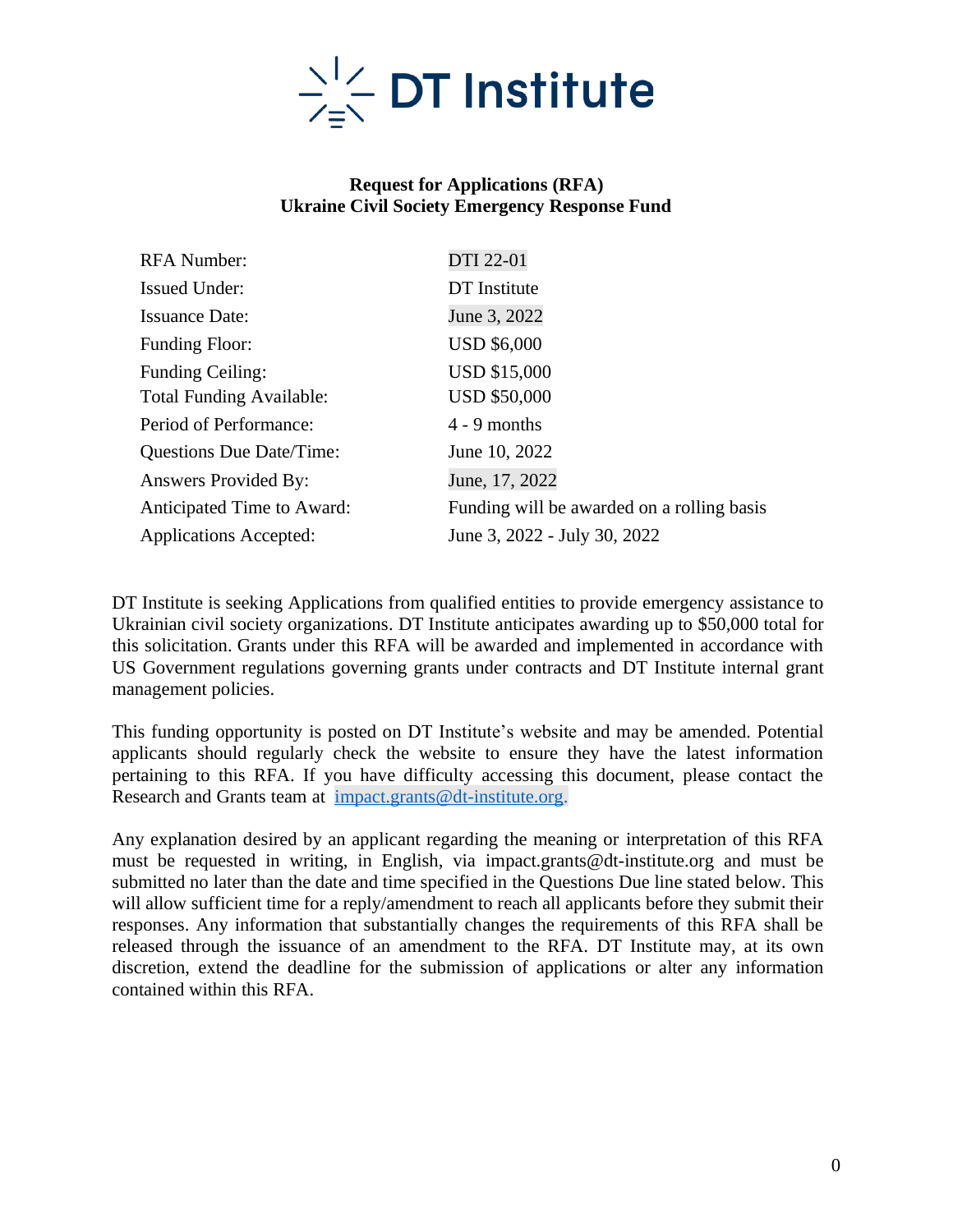

# **Table of Contents**

| Theme 2: Independent Journalism & Countering Propaganda - Illustrative Activities3  |  |
|-------------------------------------------------------------------------------------|--|
| Theme 3: Operational Support & Cross-cutting Activities - Illustrative Activities 4 |  |
|                                                                                     |  |
|                                                                                     |  |
|                                                                                     |  |
|                                                                                     |  |
|                                                                                     |  |
|                                                                                     |  |
|                                                                                     |  |
|                                                                                     |  |
|                                                                                     |  |
|                                                                                     |  |
|                                                                                     |  |
|                                                                                     |  |
|                                                                                     |  |
|                                                                                     |  |
|                                                                                     |  |
|                                                                                     |  |
|                                                                                     |  |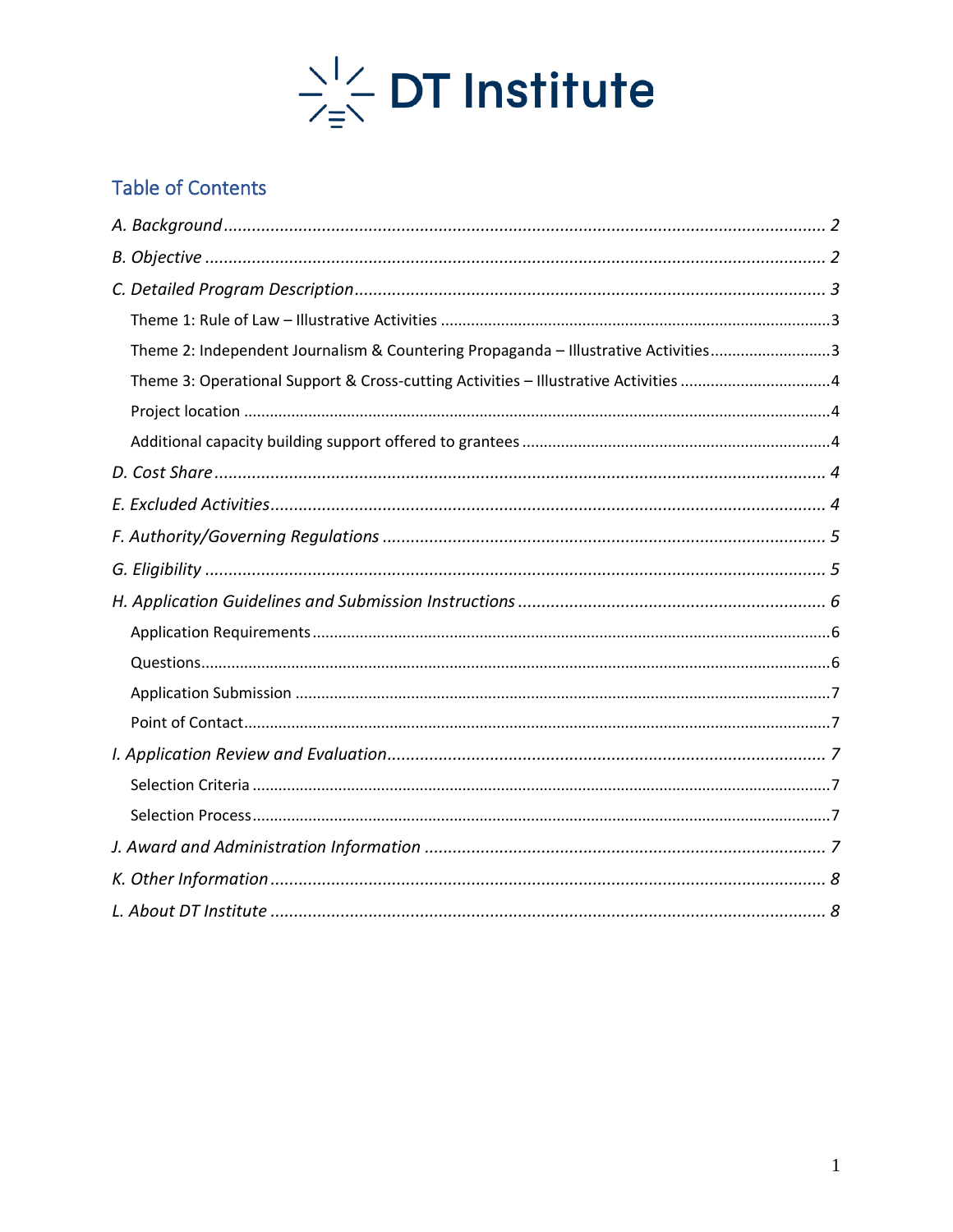

# <span id="page-2-0"></span>A. Background

Russia's hybrid warfare and invasion of Ukraine leaves many democratic actors from Europe and Eurasia region, including civil society, media, think tanks, and activists, in uncharted territory and facing unprecedented crises. While Russia's primary objective remains the destruction of democratic Ukraine, the Kremlin knows that the war will impact European democracies in the short and long term, exacerbating an acute refugee crisis and contributing to imminent economic and energy crises. Globally, increasing food insecurity will exacerbate the risk of famine in vulnerable countries; growing socio-political instability will drive many into forced migration; and the consolidation of pro-Russian sentiments in the Balkans and Central Asia may contribute to the rise of authoritarian-leaning regimes. Additionally, the conflict has far-reaching implications for Euro-Atlantic peace, security, stability, and democratic order. Even if Russia halts the invasion today or ultimately loses the war, its actions have undermined the democratic agenda for a decade or more.

Ukraine's financial needs are increasing dramatically; according to the International Monetary Fund (IMF), monthly resources required to cover basic needs of the population and rebuild Ukraine are estimated at \$5 billion, representing an equal budget of the IMF's pre-COVID annual lending budget of \$60 billion. Yet greater resources will be needed to support the global effort to document, investigate, and prosecute mass atrocities, including civilian casualties, targeting of children, and sexual and gender-based violence. With the global economy still unstable from the shock of the COVID pandemic, this amount will most likely remain unachievable, leaving countless vulnerable Ukrainians in jeopardy. As a result, valuable resources will be funneled away from reforming fragile democratic institutions and processes, severely slowing down the Ukraine's progress on the path towards viable rule of law and respect for fundamental human rights and freedoms.

In parallel to physical warfare, the proliferation of Russian disinformation and propaganda is evident. As coverage of the invasion moves from reporting events on the ground to the impact of the war, Russia and its foreign proxies (i.e., political parties, local media, think tanks, NGOs, and other actors based in democratic societies) work overtime to enhance long-term narratives that break the minimal societal consensus on significant European vulnerabilities, such as immigration, energy dependency, and increased support for authentic and traditional values. At the same time, particularly in countries with strong cultural and religious ties to Russia, foreign proxies are promoting Russia's version of current events. They attempt to discredit multilateral institutions, such as NATO and the EU, while endorsing Russia as the only viable alternative and a defender of traditional European values. Russian discreditation also reaches into third countries, outside of the EU, such Moldova, Caucuses, or Central Asia. This is compounded by increasing worries that an estimated 500,000 Ukrainians, including 125,000 children, forcibly resettled or deported to Russia may be coerced into spreading Russian disinformation and propaganda narratives.

### <span id="page-2-1"></span>B. Objective

DT Institute's RFA seeks to provide rapid short-term support to cover emergency programming in the areas of 1) upholding rule of law and fundamental human rights; 2) facilitating access to services (especially at the community level) during the war; 3) supporting independent journalism and countering Russian propaganda (including through international advocacy); and 4) supporting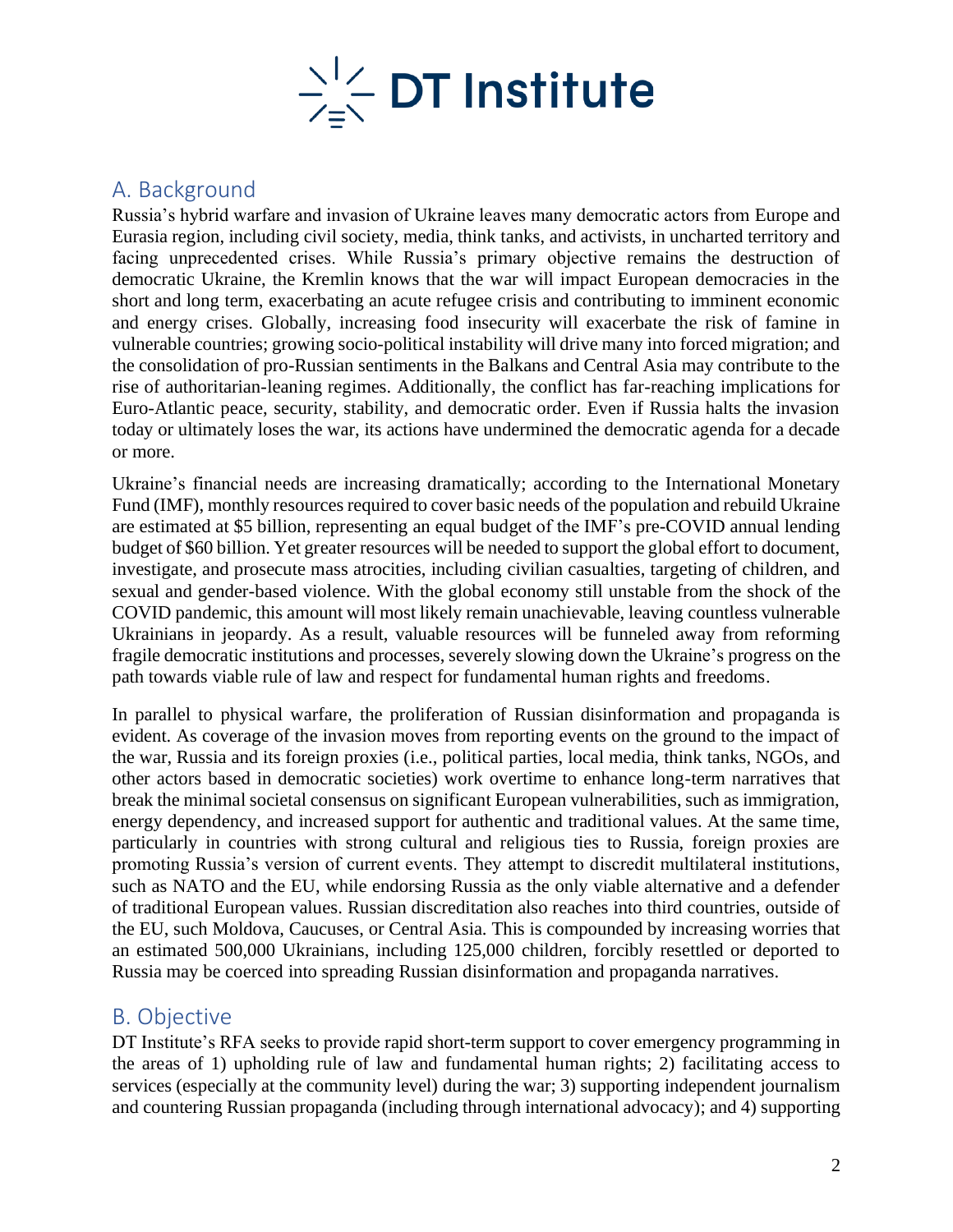

urgent, basic operational needs for Ukrainian civil society organizations (CSOs) and their staff impacted by the Russian invasion.

## <span id="page-3-0"></span>C. Detailed Program Description

DT Institute will issue between four (4) to eight (8) awards, ranging from \$6,000 to \$15,000, with an anticipated project duration between 4 and 9 months. The total amount of funding available is \$50,000. Primary organizations may submit two applications in response to this RFA. Applicants may propose activities aligned with DT Institute's strategic priorities in the areas of Stabilization, Rule of Law or Independent Journalism & Countering Propaganda, including cross-cutting activities and operational support. DT Institute will prioritize funding for activities that have bene underfunded and innovative ideas to be tested under this RFA. Some illustrative activities may include, but are not limited to the following:

### <span id="page-3-1"></span>Theme 1: Rule of Law – Illustrative Activities

- Human rights monitoring, documentation, and investigation efforts (including trainings and purchase of software or equipment such as cameras or phones), with emphasis on collection of evidence of human rights violations in line with international protocols and preservation of chain of custody, as distinguished from collection for journalistic or propaganda purposes;
- **•** Provision of basic legal support and consultations for vulnerable Ukrainians (e.g., clinics, hotlines, mobile messenger chat groups);
- Know Your Rights educational campaigns and materials adapted to war realities (e.g., *on civil/administrative law side* – access to social services; identity documents; housing, land, and property rights; labor rights; children's rights; protections for internally displaced persons (IDPs); court proceedings/operations; *on criminal law side* – crime and violence prevention and protection; awareness of different forms abuse and exploitation such as trafficking in persons or sexual and gender-based violence; procedural rights of defendants, victims, and other participants in criminal prosecutions and trials);
- Drafting of laws and regulations adapted to war realities, with an emphasis on closing the gaps in existing laws with respect to enforcing one's rights, access to justice, etc.

### <span id="page-3-2"></span>Theme 2: Independent Journalism & Countering Propaganda – Illustrative Activities

- Training and application of skills relating to war and peace journalism, investigative journalism, storytelling, citizen journalism;
- Exposing Russian war crimes in a way that resonates with broad, international audiences;
- Amplifying counter-propaganda narratives and messaging in creative ways (e.g., artistic performances and installations; visuals/graphics; production and dissemination of short videos/other digital multimedia content to counter propaganda, fake news, and disinformation, in Ukrainian and other languages, primarily for dissemination via social media channels);
- Tech/Pop culture solutions
- Identifying and debunking Russian myths and narratives.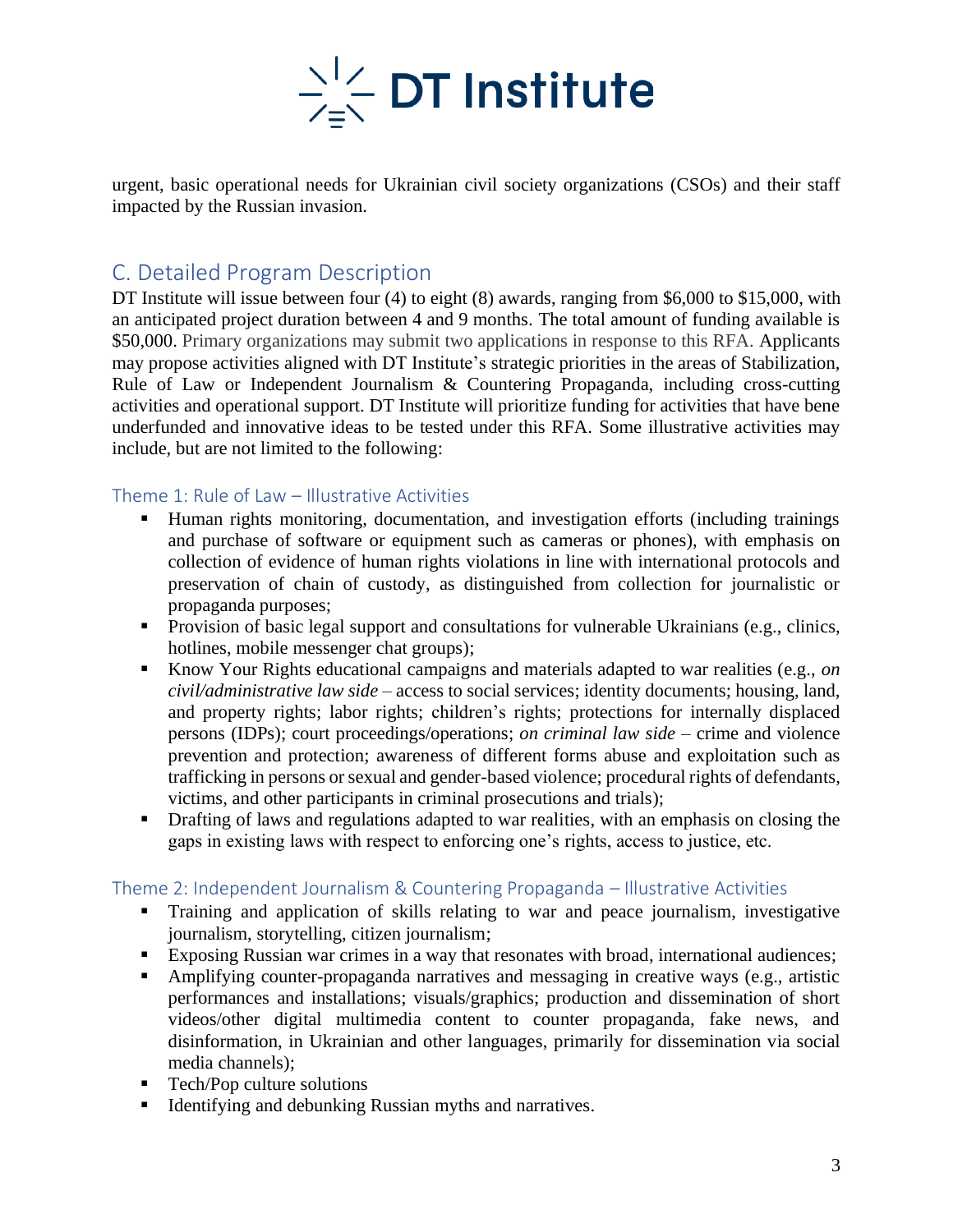

#### <span id="page-4-0"></span>Theme 3: Operational Support & Cross-cutting Activities – Illustrative Activities

- Registration during temporary relocation in new countries and communities;
- **EXECUTE:** International advocacy to demand holding Russia accountable for war crimes, genocide, and other atrocities in Ukraine (including integrating survivors' voices);
- Keeping the pro-Ukrainian narrative alive on the international agenda (including by promoting the use of proper lexicon from international law standpoint and countering Russia's hate lexicon);
- Networking among displaced journalists and media outlets to encourage intraorganizational and grassroots support.

<span id="page-4-1"></span>Project location. Proposed activities may be implemented in Ukraine (preferred) or in neighboring countries (especially those with large numbers of displaced Ukrainians or seen as key targets for Russian propaganda) or entirely online. Special consideration will be given to activities capable of producing immediate impact, as well as activities that build the foundation for longerterm CSO sustainability during the war and its immediate aftermath.

<span id="page-4-2"></span>Additional capacity building support offered to grantees. During the grant implementation period, DT Institute will offer up to two optional virtual trainings on the following topics to all selected grantees:

- One digital safety & cyber security training for CSO staff, activists, and journalists;
- One training on trauma-informed programming, skills, and best practices;
- One training on how to register on SAM.Gov (to enable directly applying for US Government funding);
- One training on fundraising skills and best practices in apply for external funding from government and private donors.

Up to two participants from each grantee organization can attend these capacity building sessions. Trainings will be recorded and distributed to grantees and their members who cannot join the live sessions. DT Institute will provide these trainings on a pro bono basis. Applying organizations should not include costs associated with participation in these sessions in their proposed grant budgets.

## <span id="page-4-3"></span>D. Cost Share

Providing cost sharing, matching, or cost participation is not an eligibility factor or requirement for this RFA, and providing cost share will not result in a more favorable competitive ranking.

## <span id="page-4-4"></span>E. Excluded Activities

DT Institute's grants under this RFA are intended to reduce the gaps in programmatic and operational coverage under existing funding flows, which focus heavily on humanitarian relief,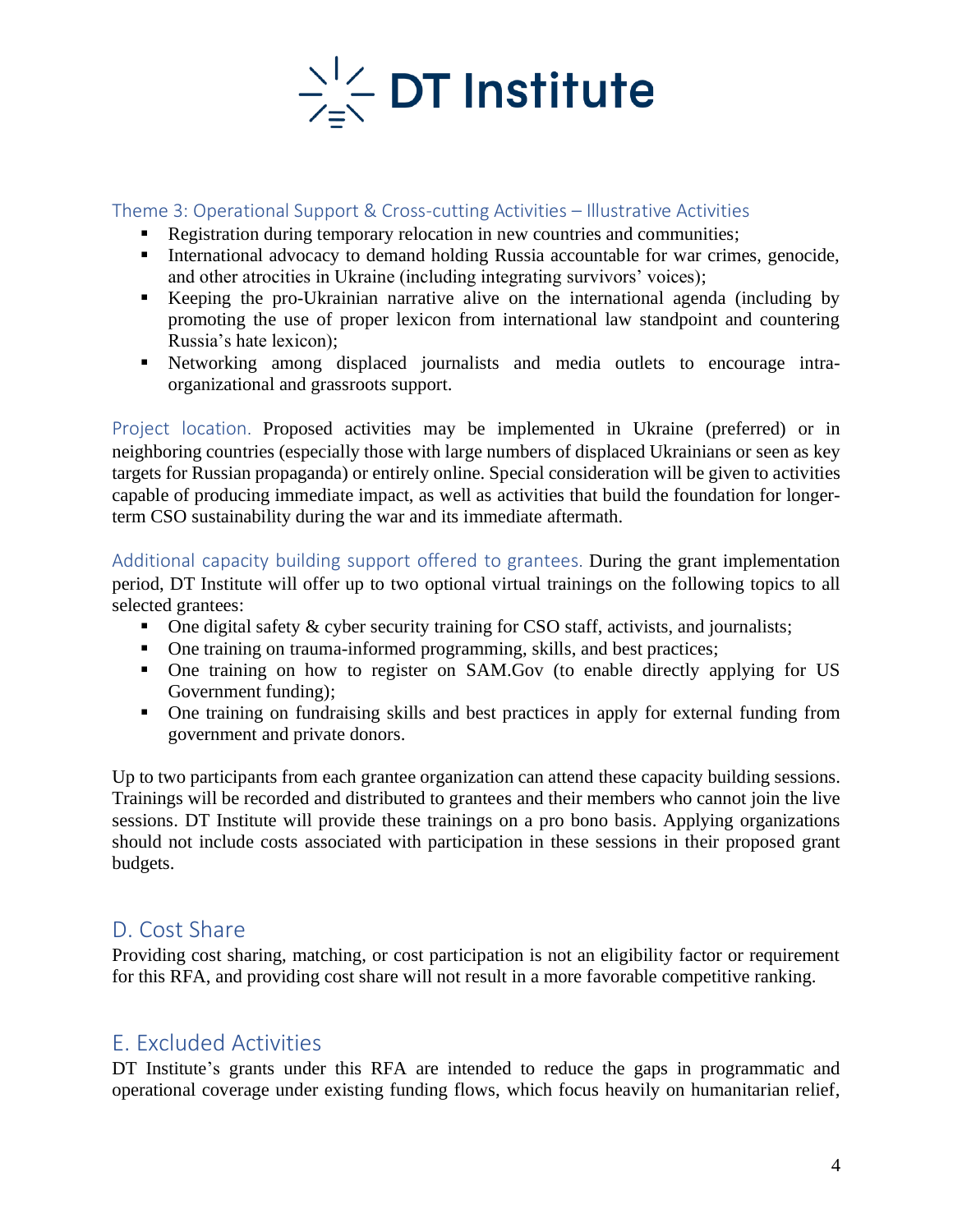

medical assistance, and military support. While those needs are extremely important and will persist in the months and years to come, DT Institute has excluded the following types of activities or support, given the significant resources already allocated towards them from other sources:

- Provision of emergency/essential humanitarian relief (e.g., housing/shelter, food, clothing, hygiene items, travel allowances unless directly connected to a programmatic need);
- **•** Cash assistance and/or microloans to refugees, IDPs, and survivors (including CSO staff);
- Purchase of medical supplies and provision of medical assistance/care;
- Purchase of military supplies and weapons, and other support for military/paramilitary entities;
- **Training for CSO staff, unless directly connected to programmatic activities and assistance;**
- Construction activities or building materials;
- Provision of psychosocial support, and;
- Purely research and/or academic activities.

## <span id="page-5-0"></span>F. Authority/Governing Regulations

DT Institute requires all recipients to comply with all applicable Federal laws and regulations, including but not limited to the following: The Uniform Administrative Requirements, Cost Principles and Audit Requirements for Federal Awards set forth in 2 CFR Chapter 200 (Sub-Chapters A through F) shall apply to all non-Federal entities, except for assistance awards to Individuals and Foreign Public Entities. Sub-Chapters A through E shall apply to all foreign organizations, and Sub-Chapters A through D shall apply to all U.S. and foreign for-profit entities. The applicant/recipient of the award and any sub-recipient under the award must comply with all applicable terms and conditions.

Foreign Corrupt Practices Act. Grantee shall not make or promise to make either directly or indirectly any gift or payment of money or anything of value to any government official, political party or official thereof, or candidate for political office for the purpose of influencing any act or decision of the official's government, department, agency, or instrumentality thereof in order to obtain or to retain business for itself, Grantee or any subsidiary or affiliates thereof.

## <span id="page-5-1"></span>G. Eligibility

DT Institute welcomes applications from Ukrainian-registered non-profit/ non-governmental organizations (NGOs) and public organizations, including but not limited to think tanks, media groups/journalists, civil society actors including existing civil society coalitions. Regional organizations serving Ukrainians who have been displaced since the invasion are also eligible to apply.

**Additional information on eligibility:** US based organizations, individuals, and higher education institutions are not eligible to compete for, or receive awards made under this announcement.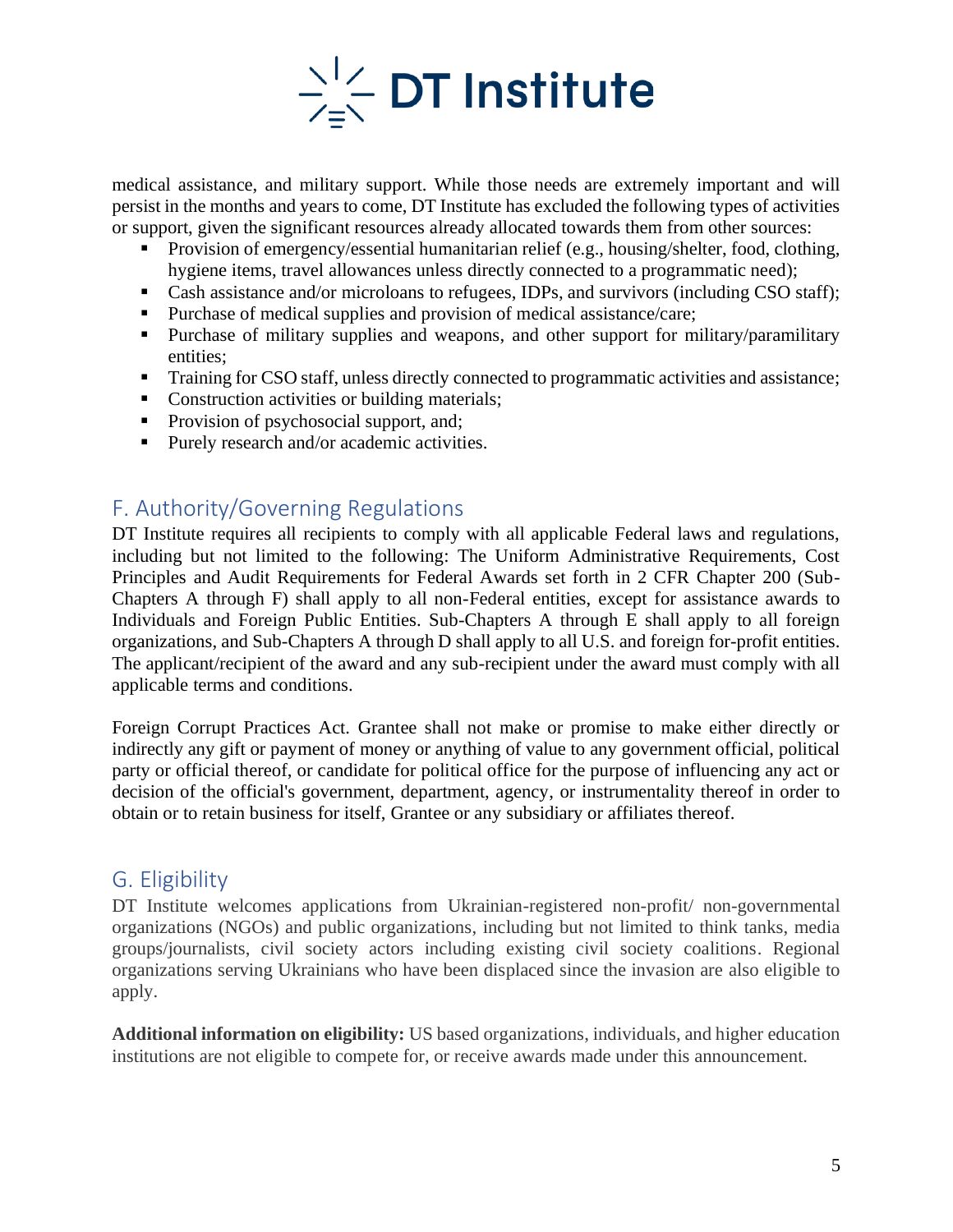

Any applicant listed on the Excluded Parties List System in the System for Award Management (SAM.gov) (www.sam.gov) and/or has a current debt to the U.S. government is not eligible to apply for an assistance award in accordance with the OMB guidelines at 2 CFR 180 that implement Executive Orders 12549 (3 CFR,1986 Comp., p. 189) and 12689 (3 CFR,1989 Comp., p. 235), "Debarment and Suspension." Additionally, no entity or person listed on the Excluded Parties List System in SAM.gov can participate in any activities under an award. All applicants are strongly encouraged to review the Excluded Parties List System in SAM.gov to ensure that no ineligible entity or person is included in their application.

DT Institute is committed to an anti-discrimination policy in all of its projects and activities. DT Institute welcomes applications irrespective of race, ethnicity, color, creed, national origin, gender, sexual orientation, gender identity, disability, or other status. DT Institute seeks applications that demonstrate that the recipient does not discriminate against any beneficiaries in implementation of a potential award, such as, but not limited to, by withholding, adversely impacting, or denying equitable access to the benefits provided through this award on the basis of any factor not expressly stated in the award. This includes, for example, race, color, religion, sex (including gender identity, gender expression, sex characteristics, sexual orientation, and pregnancy), national origin, disability, age, genetic information, marital status, parental status, political affiliation, or veteran's status. The recipient should insert this provision, including this paragraph, in all sub-grants and contracts under a potential award.

# <span id="page-6-0"></span>H. Application Guidelines and Submission Instructions

### <span id="page-6-1"></span>Application Requirements

- o All applications must be written in English with costs given in U.S. Dollars. If an original document within the application is in another language, an English translation must be provided;
- o All pages are numbered, including budgets and attachments;
- o All documents are formatted to A4; and,
- o All documents are single-spaced, 12-point Times New Roman font, with 2.5 cm margins. Captions and footnotes may be 10-point Times New Roman font. Font sizes in charts and tables, including the budget, can be reformatted to fit within 1 page width.
- Complete Applications *must* include the following:
	- o Cover Page (not to exceed 1 page)
	- o Project Narrative (not to exceed 2 pages)
	- o Budget (not to exceed 1 page)
	- o Timeline (not to exceed 1 page)

#### <span id="page-6-2"></span>**Questions**

o Please submit questions to  $\frac{impact \cdot grants@dt - institute.org}{d}$  no later than 5:00 pm ET on Friday, June 10, 2022. A complete list of questions and responses will be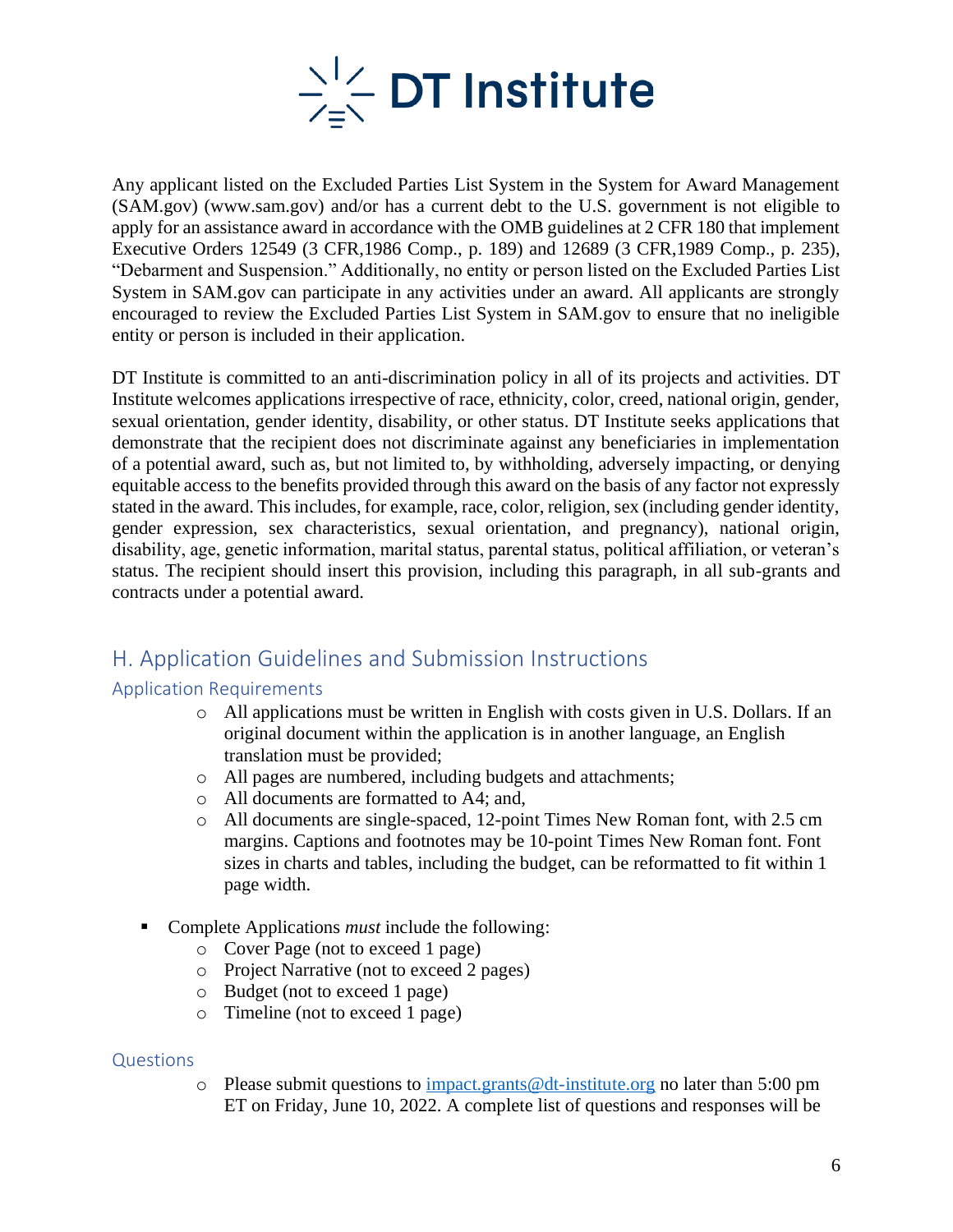

emailed directly to all applicants.

#### <span id="page-7-0"></span>Application Submission

 $\circ$  All proposals must be received electronically to [impact.grants@dt-institute.org](mailto:impact.grants@dt-institute.org) no later than 5:00 pm ET on July 30, 2022. All proposals received after this time and day will be considered ineligible and will not be reviewed.

### <span id="page-7-1"></span>Point of Contact

 $\circ$  Please direct all questions and inquiries related to this RFA to [impact.grants@dt](mailto:impact.grants@dt-institute.org)[institute.org.](mailto:impact.grants@dt-institute.org)

### <span id="page-7-2"></span>I. Application Review and Evaluation

### <span id="page-7-3"></span>Selection Criteria

- o Immediacy of Impact
- o Reach of Impact
- o Institutional Record and Capacity
- o Cost Effectiveness
- o Team

#### <span id="page-7-4"></span>Selection Process

o The review panel includes subject matter and technical experts from DT Institute. All eligible applications will be reviewed against the criteria listed above. The review process may result in suggested recommendations and conditions.

# <span id="page-7-5"></span>J. Award and Administration Information

DT Institute anticipates awarding either a grant or cooperative agreement depending on the needs and risk factors of the program. The final determination on award mechanism will be made by DT Institute. The distinction between grants and cooperative agreements revolves around the existence of "substantial involvement." Cooperative agreements require greater participation in the project. If a cooperative agreement is awarded, DT Institute will undertake reasonable and programmatically necessary substantial involvement. Examples of substantial involvement can include, but are not limited to: Active participation or collaboration with the recipient in the implementation of the award; Review and approval of one stage of work before another can begin; Review and approval of substantive provisions of proposed sub-awards or contracts; or Approval of the recipient's budget or plan of work prior to the award.

DT Institute may make award(s) on the basis of initial applications received, without discussions or negotiations. Therefore, each initial application should contain the applicant's best terms from a cost and technical standpoint. DT Institute reserves the right (though it is under no obligation to do so), however, to enter into discussions with one or more applicants in order to obtain clarifications, additional detail, or to suggest refinements in the project description, budget, or other aspects of an application.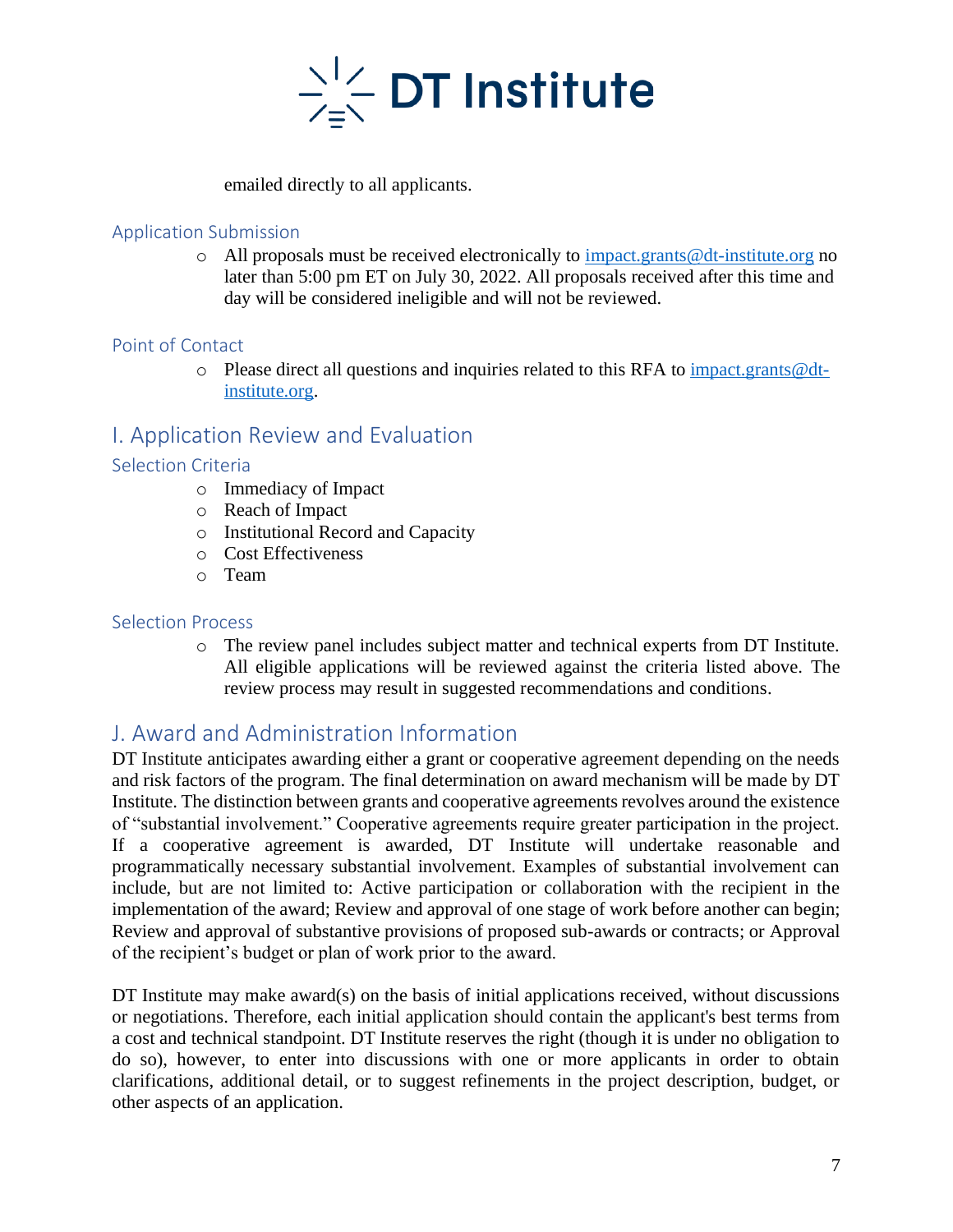

Issuance of this solicitation does not constitute an award commitment on the part of DT Institute, nor does it commit DT Institute to pay for any costs incurred in the preparation or submission of an application. This notice is subject to availability of funding. DT Institute may reject any or all applications, accept other than the lowest cost application, accept more than one application, and waive irregularities in applications received.

To maximize the impact and sustainability of the award(s) that result from this RFA, DT Institue retains the right to execute non-competitive continuation amendment(s). Any non-competitive continuation is contingent on performance and pending availability of funds. A non-competitive continuation is not guaranteed, and DT Institute reserves the right to exercise or not to exercise this option.

Depending on the length of the project, DT Institute will require between 2-3 financial and progress reports on a quarterly basis, culminating in a final report. Reports will include relevant contextual information; a detailed explanation and analysis of project activities and their impact; relevant success stories; continued efforts to achieve sustainability; an explanation of the reasons project goals were not met; upcoming activities; and any other requirement as indicated by the Grants Committee in the letter of agreement.

## <span id="page-8-0"></span>K. Other Information

DT Institute will make all efforts and take all precautions to maintain the privacy and confidentiality of the information contained within the applications submitted. The information in this RFA may be subject to change without prior notice.

Foreign Corrupt Practices Act. Grantee shall not make or promise to make either directly or indirectly any gift or payment of money or anything of value to any government official, political party or official thereof, or candidate for political office for the purpose of influencing any act or decision of the official's government, department, agency or instrumentality thereof in order to obtain or to retain business for itself, Grantee or any subsidiary or affiliates thereof.

### <span id="page-8-1"></span>L. About DT Institute

DT Institute is a U.S.-based  $501(c)(3)$  non-profit organization committed to doing development differently through dual implementation and funding mechanisms which are informed by research activities. We implement complex global development programs in conflict, fragile, and closed environments. We also fund thought leadership initiatives that drive innovation and improve lives through evidence-based programming. 

DT Institute is a global non-profit organization with offices in Washington D.C. and Berlin that operates as both a funder and implementer. As a funding organization, DT Institute supports research activities and program implementation globally through grants in the areas of civil society